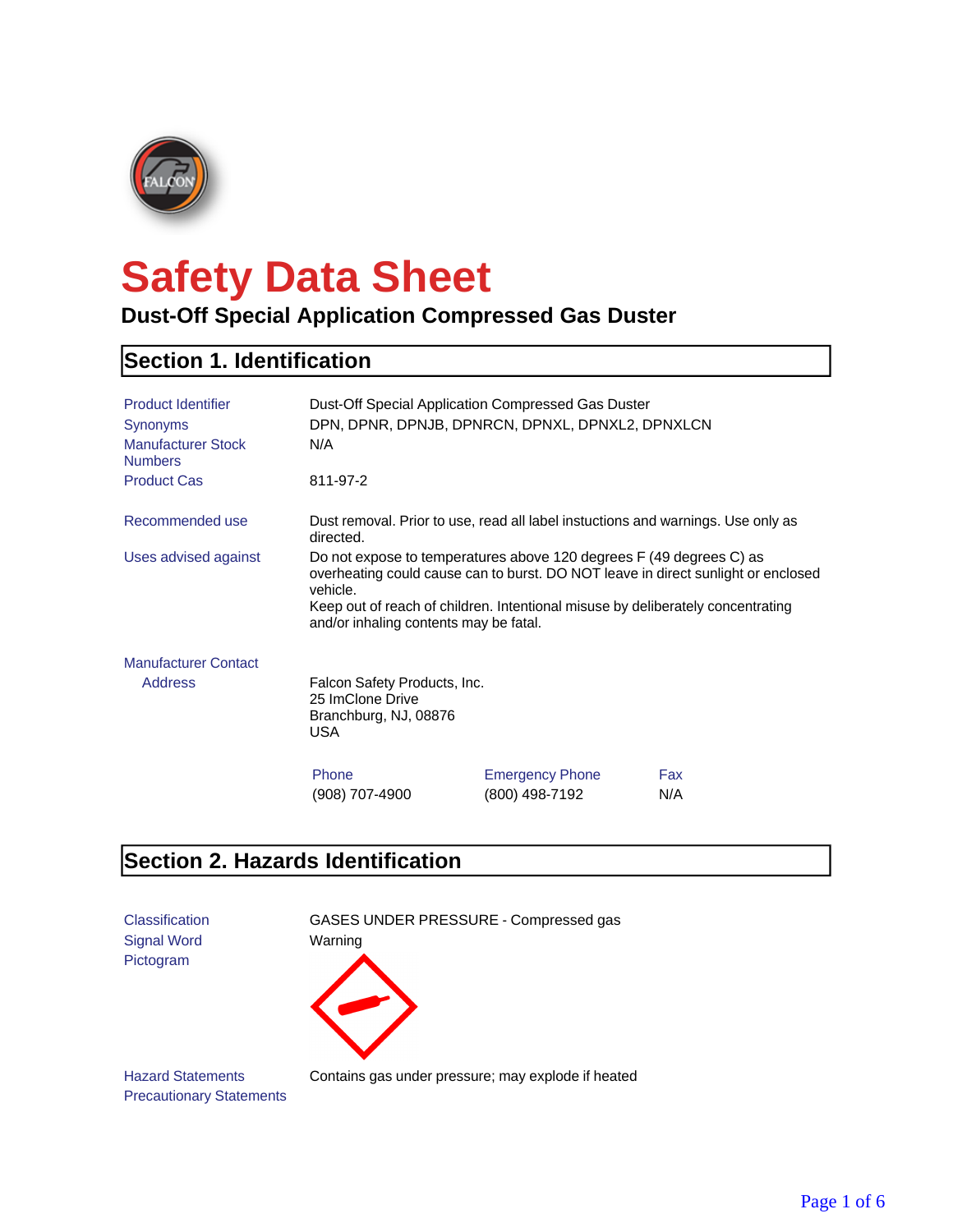| Response                                   | N/A                                                                                                                                                                                                                                                                   |
|--------------------------------------------|-----------------------------------------------------------------------------------------------------------------------------------------------------------------------------------------------------------------------------------------------------------------------|
| Prevention                                 | N/A                                                                                                                                                                                                                                                                   |
| <b>Storage</b>                             | Protect from sunlight. Store in a well-ventilated place.                                                                                                                                                                                                              |
| <b>Disposal</b>                            | N/A                                                                                                                                                                                                                                                                   |
| Ingredients of unknown<br>toxicity         | $0\%$                                                                                                                                                                                                                                                                 |
| <b>Hazards not Otherwise</b><br>Classified | Keep out of reach of children. Intentional misuse by deliberately concentrating<br>and/or inhaling contents may be fatal. Liquid contents may cause frostbite on<br>contact with skin, therefore, do not tilt, shake or turn can upside down before or<br>during use. |
|                                            | No Data Available                                                                                                                                                                                                                                                     |

## **Section 3. Ingredients**

| CAS      | <b>Ingredient Name</b>          | Weight % |
|----------|---------------------------------|----------|
| 811-97-2 | Ethane.<br>1,1,1,2-tetrafluoro- | 100 %    |

**Occupational exposure limits, if available, are listed in Section 8.**

#### **Section 4. First-Aid Measures**

| Eve                | Immediately flush eyes with plenty of water for at least 15 minutes. Get immediate<br>medical attention.                                                                                           |
|--------------------|----------------------------------------------------------------------------------------------------------------------------------------------------------------------------------------------------|
| <b>Skin</b>        | For liquid contact, warm areas gradually by flushing with lukewarm water. Do not<br>rub affected area, If blistering occurs, apply a sterile dressing. Seek medical<br>attention.                  |
| Inhalation         | Remove to fresh air. If not breathing, give artificial respiration or give oxygen by<br>trained personnel. Seek immediate medical attention.                                                       |
| Ingestion          | Is not considered a potential route of exposure.                                                                                                                                                   |
| Notes to Physician | Because of possible disturbances of cardiac rhythm catecholamine drugs, such as<br>epinephrine, which may be used in situations of emergency life support, should be<br>used with special caution. |

# **Section 5. Fire Fighting Measures**

| Suitable Extinguishing<br>Media   | This material is not flammable. Use extinguishing measures that are appropriate to<br>local circumstances and the surrounding environment. |
|-----------------------------------|--------------------------------------------------------------------------------------------------------------------------------------------|
| Unsuitable Extinguishing<br>Media | N/A                                                                                                                                        |
| Fire fighting instructions        | As in any fire, wear self-contained breathing apparatus pressure-demand,<br>MSHA/NIOSH (approved or equivalent) and full protective gear.  |
| <b>Additional Information</b>     | Hazardous decomposition products may include: Hydrogen Flouride, Carbonyl<br>flouride, Carbon Oxides.                                      |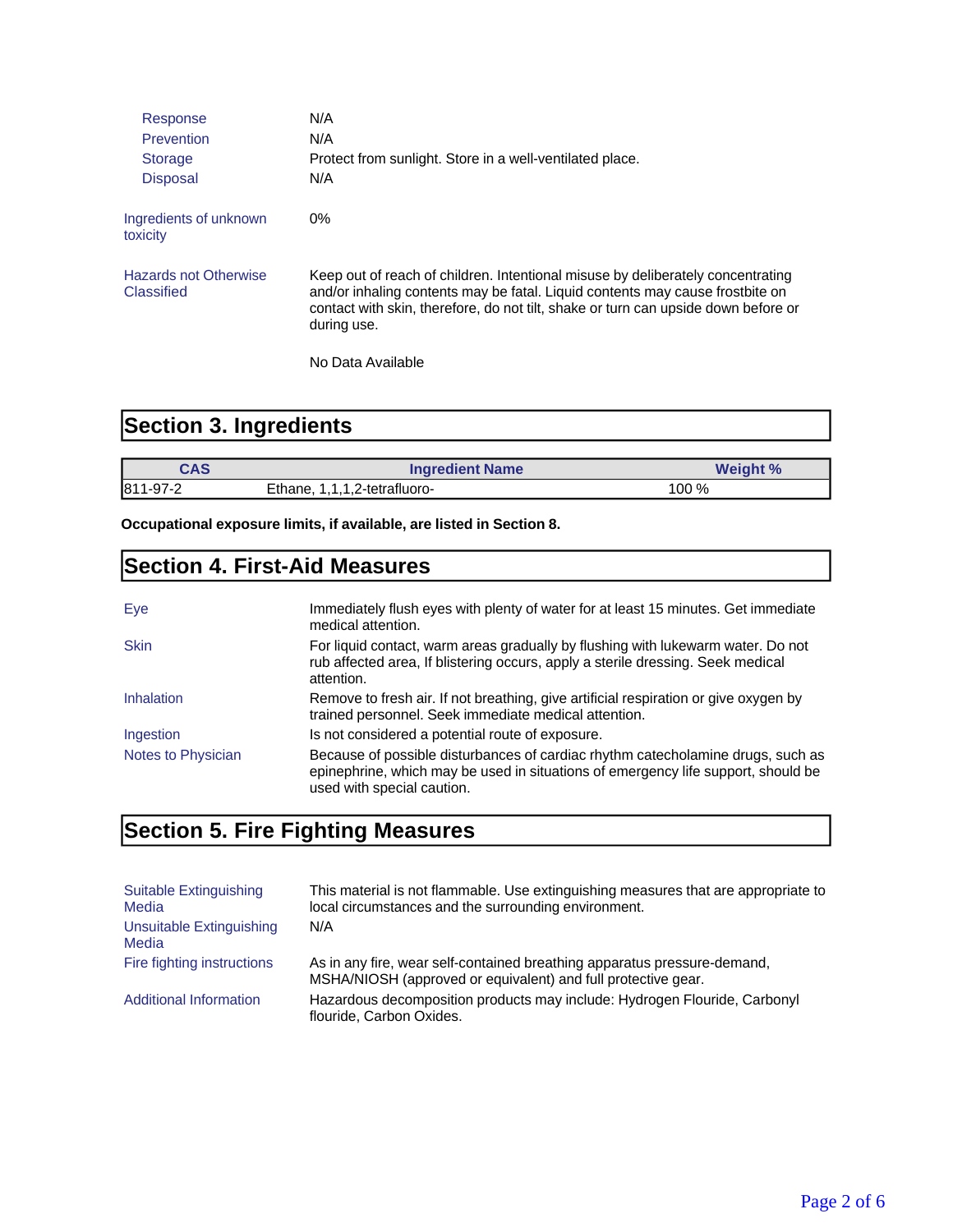## **Section 6. Accidental Release Measures**

| Clean-up               | Stop release if it can be done safely. Ventilate area using forced ventilation,<br>especially close to floor or ground. Evaporation occurs rapidly and vapors are<br>heavier than air and can collect in low lying areas. Wear a self-contained breathing<br>apparatus and appropriate Personal protection. (See Exposure Controls/Personal<br>Protection section.) |
|------------------------|---------------------------------------------------------------------------------------------------------------------------------------------------------------------------------------------------------------------------------------------------------------------------------------------------------------------------------------------------------------------|
| Containment            | Water spray may be useful in minimizing or dispersing vapors.                                                                                                                                                                                                                                                                                                       |
| Safeguards (Personnel) | Evacuate personnel to safe areas. Ventilate the area. Refer to protective measures<br>listed in sections 7 and 8.                                                                                                                                                                                                                                                   |

## **Section 7. Handling and Storage**

| <b>Storage Temperature</b> | Do not expose to temperatures above 120 degrees F (49 degrees C) as<br>overheating could cause can to burst. DO NOT leave in direct sunlight or enclosed<br>vehicle.                                                                                          |
|----------------------------|---------------------------------------------------------------------------------------------------------------------------------------------------------------------------------------------------------------------------------------------------------------|
| Handling (Personnel)       | Avoid breathing vapors or mist. Avoid contact with skin, eyes and clothing. Provide<br>sufficient air exchange and/or exhaust in work rooms. For personal protection see<br>section 8. Handle in accordance with good industrial hygiene and safety practice. |

## **Section 8. Exposure Controls/Personal Protection**

| <b>Occupational Exposure</b><br>Limits  | Ingredient Name                                                                                                                                           | <b>ACGIH TLV</b> | <b>OSHA PEL</b> | <b>STEL</b> |
|-----------------------------------------|-----------------------------------------------------------------------------------------------------------------------------------------------------------|------------------|-----------------|-------------|
|                                         | Ethane, 1,1,1,2-tetrafluoro-                                                                                                                              | N/A              | N/A             | N/A         |
| <b>Personal Protective</b><br>Equipment | N/A                                                                                                                                                       |                  |                 |             |
| Skin and body protection                | As required by employer code. If there is risk of skin contact, wear protective<br>clothing, gloves, etc. Direct contact with liquid can cause frostbite. |                  |                 |             |
| <b>Eye-Face Protection</b>              | As required by employer code. If there is a risk of contact with the eyes or face,<br>wear safety glasses with side shields.                              |                  |                 |             |
| <b>Engineering Controls</b>             | Use with adequate ventilation. Keep container tightly closed.                                                                                             |                  |                 |             |
| <b>Respirators</b>                      | If respiratory protection is required (large relase, clean-up) wear NIOSH approved<br>protection as appropriate.                                          |                  |                 |             |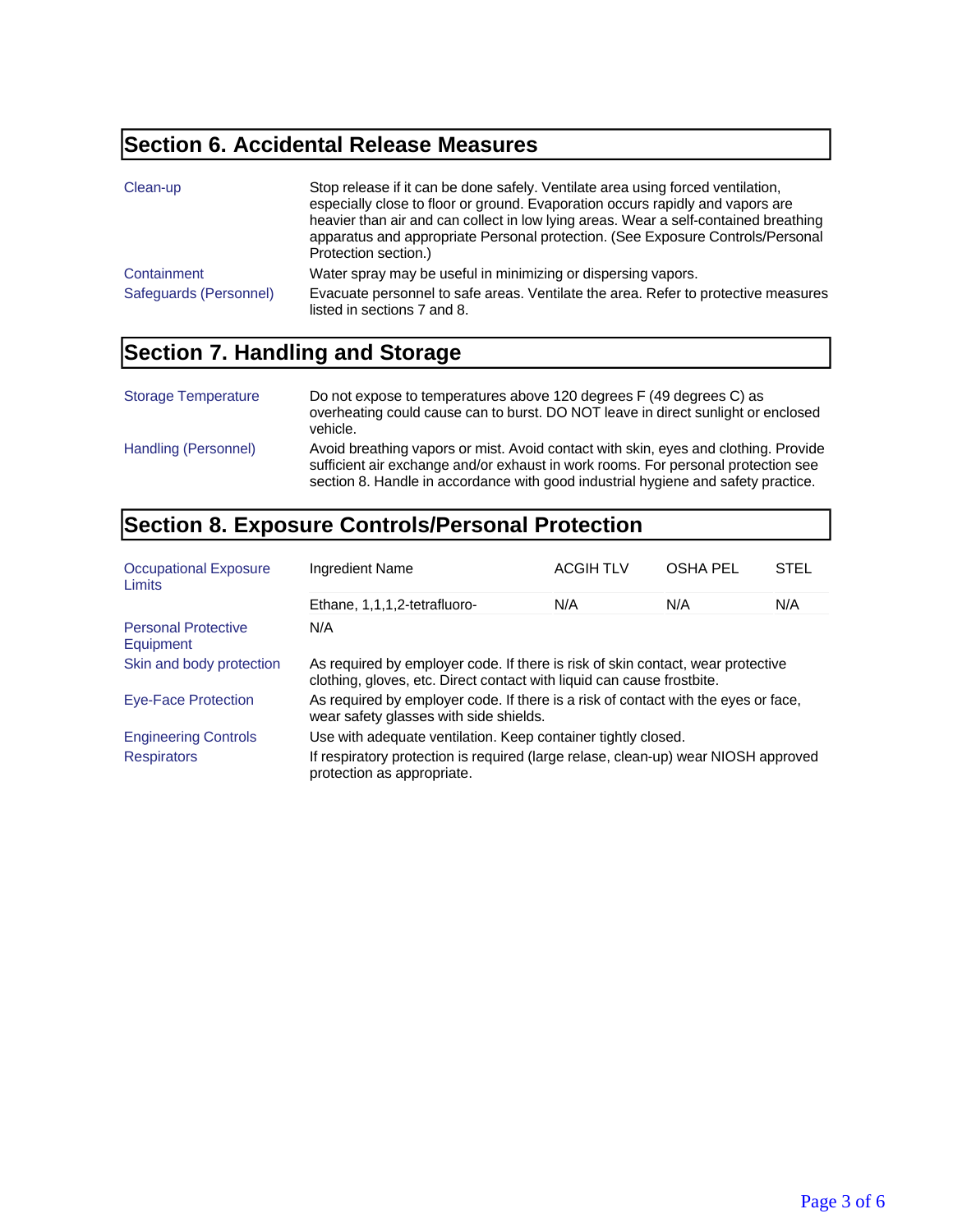# **Section 9. Physical and Chemical Properties**

| <b>Physical State</b>                 | Gas          |
|---------------------------------------|--------------|
| Color                                 | Clear        |
| Odor                                  | Slight       |
|                                       | Ethereal     |
| <b>Odor Threshold</b>                 | No data      |
| <b>Solubility</b>                     | Slightly     |
| Partition coefficient Water/n-octanol | N/A          |
| VOC%                                  | N/A          |
| <b>Viscosity</b>                      | No Data      |
| <b>Specific Gravity</b>               | 1.24         |
| <b>Density lbs/Gal</b>                | N/A          |
| Pounds per Cubic Foot                 | N/A          |
| <b>Flash Point</b>                    | None per     |
|                                       | ASTM E681    |
| <b>FP Method</b>                      | None per     |
|                                       | ASTM E681    |
| Ph                                    | N/A          |
| <b>Melting Point</b>                  | N/A          |
| <b>Boiling Point</b>                  | -15 degrees  |
|                                       | $F/-26.5C$   |
| <b>Boiling Range</b>                  | N/A          |
| LEL                                   | N/A          |
| UEL                                   | N/A          |
| <b>Evaporation Rate</b>               | >1(Ethyl     |
|                                       | Ether=1.0)   |
| Flammability                          | N/A          |
| <b>Decomposition Temperature</b>      | No Data      |
| <b>Auto-ignition Temperature</b>      | No Data      |
| <b>Vapor Pressure</b>                 | 70 PSIG @    |
|                                       | 70 degrees F |
| <b>Vapor Density</b>                  | 3.5          |

# **Section 10. Stability and Reactivity**

| <b>Stability</b>                                  | Stable under recommended storage conditions.                                         |
|---------------------------------------------------|--------------------------------------------------------------------------------------|
| <b>Conditions to Avoid</b>                        | Aerosol containers are unstable at temperatures above 120 degrees F/49 degress<br>C. |
| Incompatible Materials                            | Alkali or Alkaline Earth Metals, Powdered Metal, Powdered Metal Salts,               |
| <b>Hazardous Decomposition</b><br><b>Products</b> | Carbon Oxides, Hydrogen Fluoride, Corbonyl Fluoride, Fluorocarbons                   |
| <b>Conditions to Avoid</b>                        | To avoid thermal decomposition, do not overheat.                                     |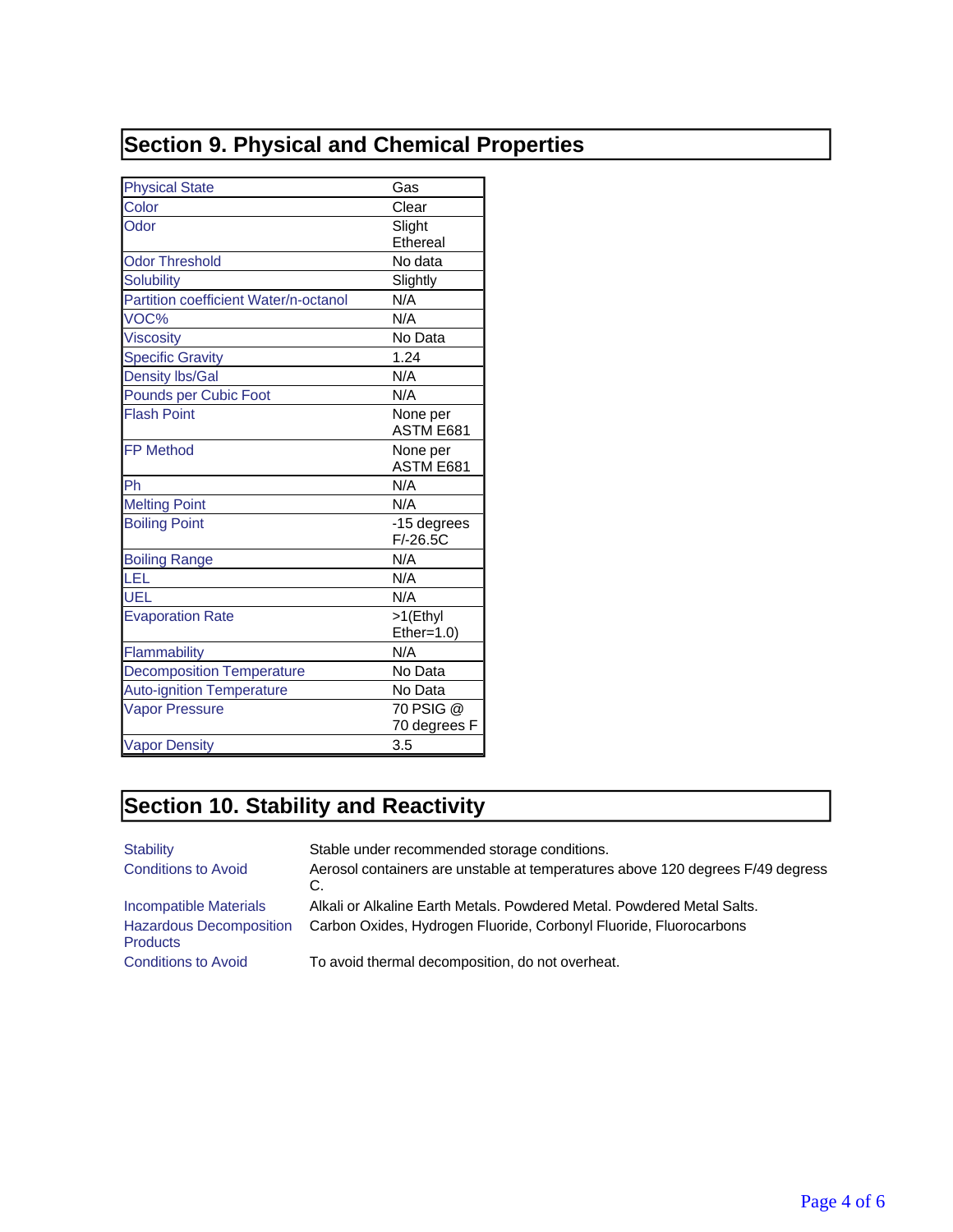## **Section 11. Toxicological Information**

|                                           | Component Analysis - LC50 Ethane, 1,1,1,2-tetrafluoro- Not Available                                                                                                               |
|-------------------------------------------|------------------------------------------------------------------------------------------------------------------------------------------------------------------------------------|
| LD <sub>50</sub>                          | Component Analysis - Oral Ethane, 1,1,1,2-tetrafluoro- Not available                                                                                                               |
| Eye                                       | Effects of Acute Exposure - Contact with liquid may cause frostbite                                                                                                                |
| Effects of Acute Exposure -<br>Inhalation | Excessive intentional inhalation may cause respiratory tract irritation and central<br>nervous system effect (headaches, dizziness). Vapors may cause dizziness or<br>suffocation. |
| Sensitization                             | Non-hazardous by WHMIS/OSHA criteria.                                                                                                                                              |
| <b>Chronic Effects</b>                    | Non-hazardous by WHMIS/OSHA Criteria                                                                                                                                               |
| Mutagenicity                              | Non-hazardous by WHMIS/OSHA Criteria.                                                                                                                                              |
| <b>Reproductive Effects</b>               | Non-hazardous by WHMIS/OSHA Criteria.                                                                                                                                              |

#### **Section 12. Ecological Information**

| <b>Aquatic Toxicity</b> | 1,1,1,2-Tetrafluoroethane - 96h LC50: Oncorhynchus (rainbow trout) 450mg/l 72 h |
|-------------------------|---------------------------------------------------------------------------------|
|                         | EC50: Algae > 118 mg/l 48 h EC50: Daphnia magna (water flea) 980 mg/l           |

#### **Section 13. Disposal**

| Waste Disposal Method  | Comply with applicable Federal, State/Provincial, and Local Regulations. Do not<br>pierce or burn, even after use. |
|------------------------|--------------------------------------------------------------------------------------------------------------------|
| Contaminated Packaging | Not Available                                                                                                      |

#### **Section 14. Transport Information**

| <b>UN Number</b>               | 3159                                                                                                                                                                             |
|--------------------------------|----------------------------------------------------------------------------------------------------------------------------------------------------------------------------------|
| <b>UN Proper Shipping Name</b> | 1,1,1,2-Tetrafluoroethane                                                                                                                                                        |
| <b>DOT Classification</b>      | 2.2                                                                                                                                                                              |
| <b>Packing Group</b>           | N/A                                                                                                                                                                              |
| <b>Packaging Exceptions</b>    | ORM-D (applicable to containers up to 1L)                                                                                                                                        |
| Goods (TDG - Canada)           | Transportation of Dangerous Proper Shipping Name: 1,1,1,2-Tetrafluoroethane Hazard Class: 2.2 UN number:<br>3159 Packaging Exceptions: Limited Quantity (containers up to 125ml) |
| IATA/ICAO (Air)                | Proper Shipping Name: 1,1,1,2-Tetrafluoroethane Hazard Class: 2.2 UN number:<br>3159 Maximum net quantity packaging: 75 kg                                                       |
| <b>IMO (Vessel)</b>            | Proper Shipping Name: 1,1,1,2-Tetrafluoroethane Hazard Class: 2.2 UN Number:<br>3159                                                                                             |